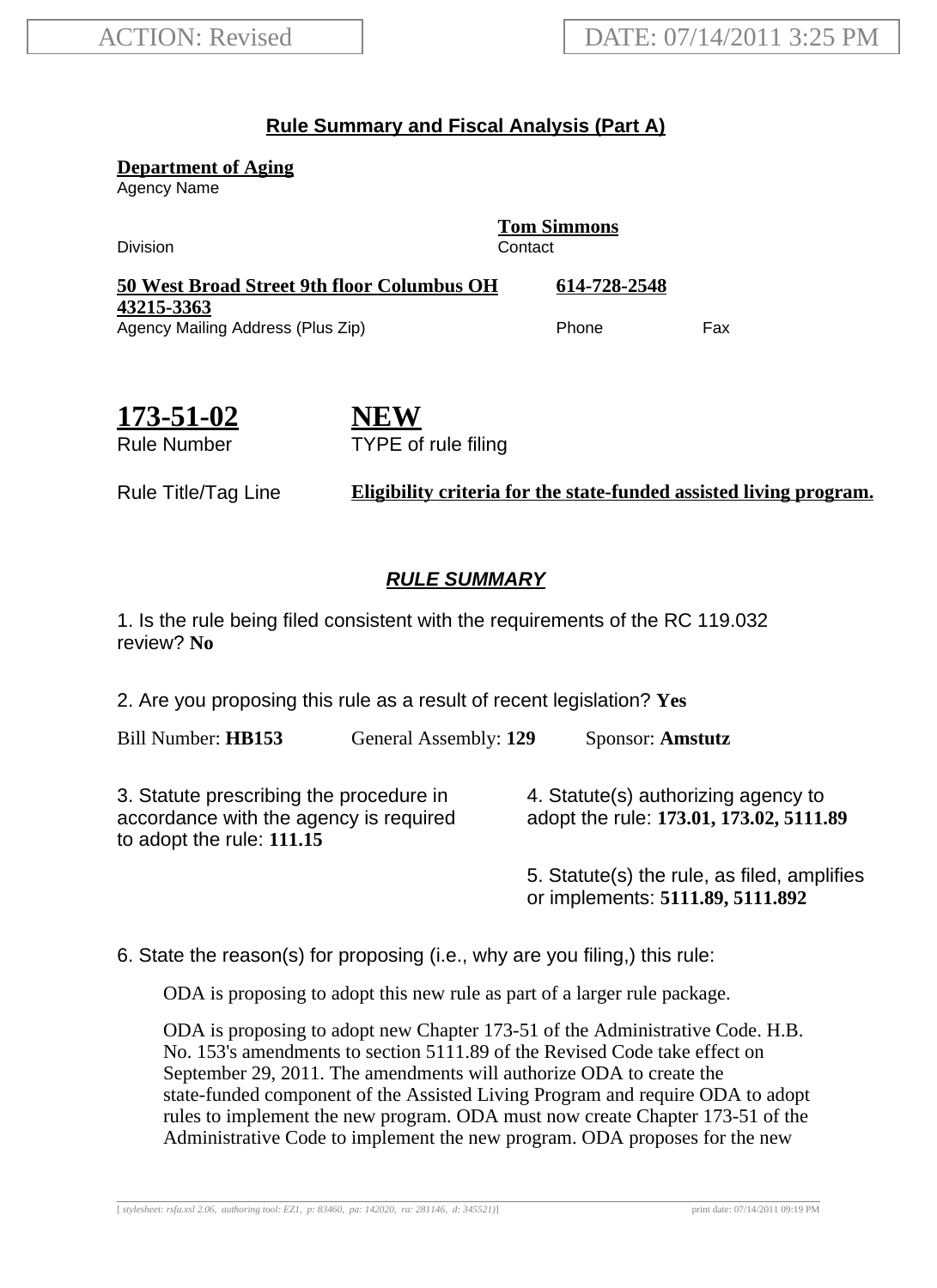chapter of rules to take effect on September 29, 2011, the same day that H.B. No. 153's amendments take effect.

ODA is also proposing to adopt this new chapter after providing interested parties and the general public an opportunity to provide input. From June 30, 2011 to July 11, 2011, ODA posted the proposed amended rule on http://aging.ohio.gov/information/rules/proposed.aspx for a public-comment period.

7. If the rule is an AMENDMENT, then summarize the changes and the content of the proposed rule; If the rule type is RESCISSION, NEW or NO CHANGE, then summarize the content of the rule:

The proposed new rule presents the eligibility criteria for the state-funded component of the Assisted Living Program.

8. If the rule incorporates a text or other material by reference and the agency claims the incorporation by reference is exempt from compliance with sections 121.71 to 121.74 of the Revised Code because the text or other material is **generally available** to persons who reasonably can be expected to be affected by the rule, provide an explanation of how the text or other material is generally available to those persons:

*This response left blank because filer specified online that the rule does not incorporate a text or other material by reference.*

9. If the rule incorporates a text or other material by reference, and it was **infeasible** for the agency to file the text or other material electronically, provide an explanation of why filing the text or other material electronically was infeasible:

*This response left blank because filer specified online that the rule does not incorporate a text or other material by reference.*

10. If the rule is being **rescinded** and incorporates a text or other material by reference, and it was **infeasible** for the agency to file the text or other material, provide an explanation of why filing the text or other material was infeasible:

*Not Applicable.*

11. If **revising** or **refiling** this rule, identify changes made from the previously filed version of this rule; if none, please state so:

On July 14, 2011, ODA revise-filed the rule to: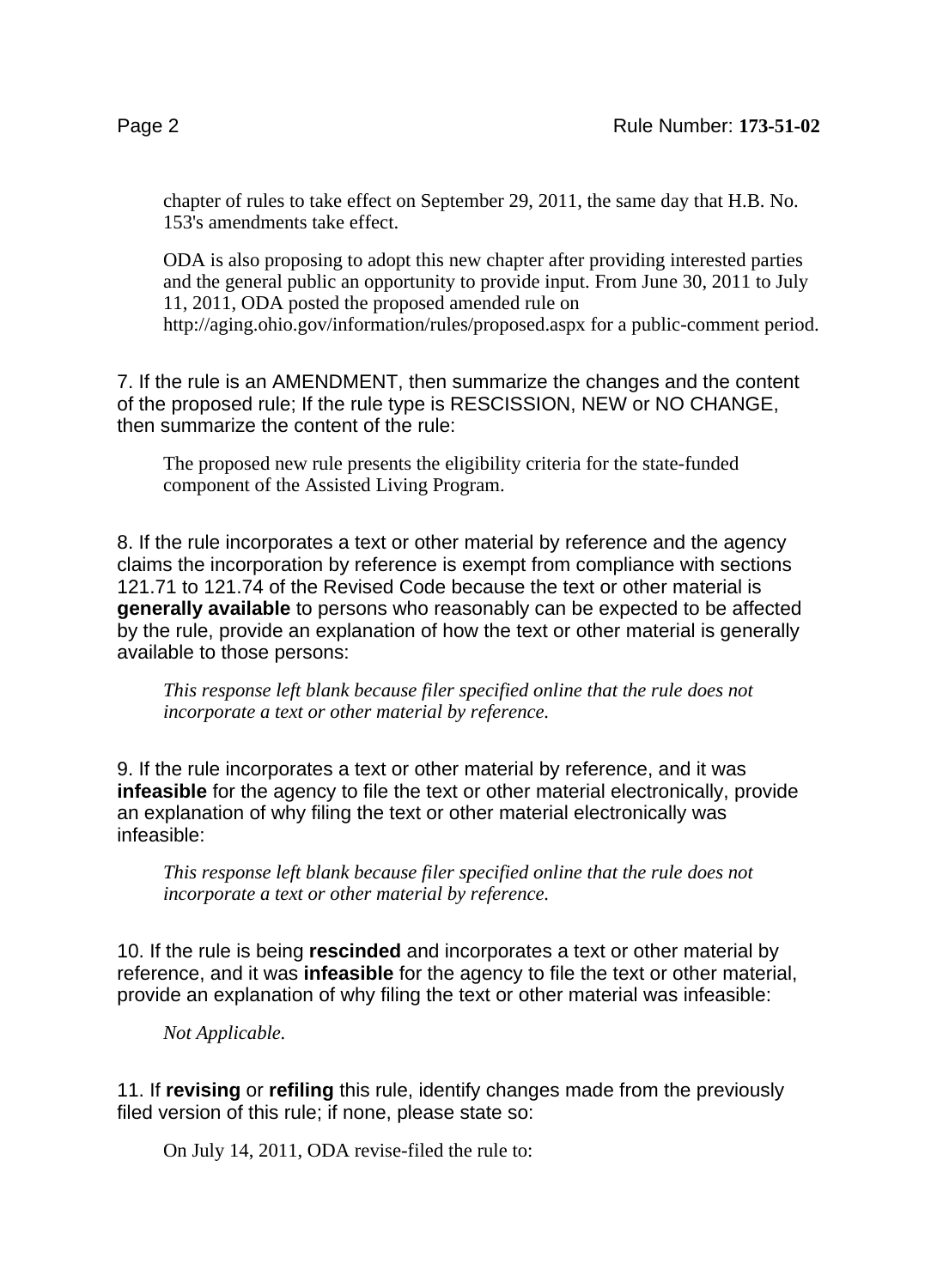1. Schedule a public hearing. H.B. No. 153 authorizes ODA to file the proposed new chapter according to section 111.15, not section 119.03, of the Revised Code. Filing proposed new rules under section 111.15 of the Revised Code does not require ODA to conduct a public hearing. Nevertheless, ODA will conduct a public hearing to obtain comments concerning ODA's proposed new chapter of the Administrative Code.

2. Upload a public-hearing notice.

3. Revise this RSFA.

12. 119.032 Rule Review Date:

(If the rule is not exempt and you answered NO to question No. 1, provide the scheduled review date. If you answered YES to No. 1, the review date for this rule is the filing date.)

NOTE: If the rule is not exempt at the time of final filing, two dates are required: the current review date plus a date not to exceed 5 years from the effective date for Amended rules or a date not to exceed 5 years from the review date for No Change rules.

## **FISCAL ANALYSIS**

13. Estimate the total amount by which this proposed rule would **increase / decrease** either **revenues / expenditures** for the agency during the current biennium (in dollars): Explain the net impact of the proposed changes to the budget of your agency/department.

This will have no impact on revenues or expenditures.

\$0.00

Although ODA operates the state-funded component of the Assisted Living Program, H.B. No. 153 moved the Assisted Living Program's funding to budget line item GRF-600-525, which is under JFS, not ODA. Therefore, ODA estimates that the proposed amendment of this rule will have no impact upon the biennial budget that the Ohio General Assembly established for ODA in H.B. No. 153.

Additionally, the Ohio General Assembly factored H.B. No. 153's amendments to section 5111.89 of the Revised Code into the impact upon line item GRF-600-525 and the state-funded component of the Assisted Living Program.

14. Identify the appropriation (by line item etc.) that authorizes each expenditure necessitated by the proposed rule: